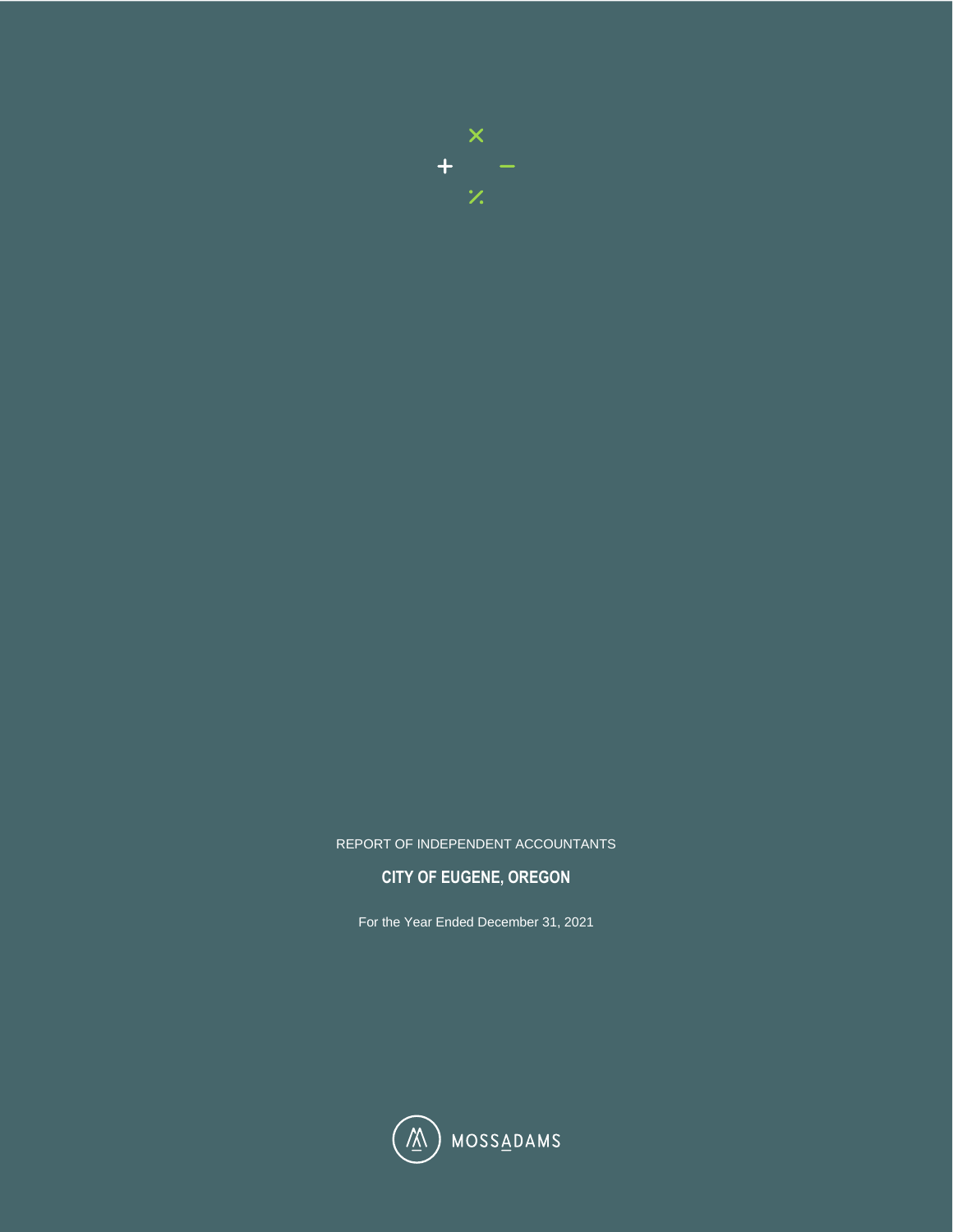

## **Report of Independent Accountants**

To City of Eugene, Oregon

We have performed the procedures enumerated below on the payroll tax funded expenditures of the City of Eugene, Oregon (the "City") for the period January 1, 2021 through June 30, 2021 (the "Reporting Period"). The City is responsible for the payroll tax funded expenditures (the "expenditures").

The City has agreed to and acknowledged that the procedures performed are appropriate to meet the intended purpose of evaluating the City's expenditures compliance with the requirements of City Council Ordinance No. 20616 for the Reporting Period. This report may not be suitable for any other purpose. The procedures performed may not address all the items of interest to a user of this report and may not meet the needs of all users of this report and, as such, users are responsible for determining whether the procedures performed are appropriate for their purposes.

The procedures we performed, and our findings are as follows:

- 1) We obtained from the City a listing of the expenditures for the Reporting Period. The total amount of expenditures was \$3,757,520.
- 2) We sorted the expenditures by dollar amount, and in descending order by dollar amount, we selected the largest expenditure amounts until 33.3% or more of the total expenditures were selected. This resulted in selecting 9 expenditures totaling \$1,263,747, or 33.6% of total expenditures. We agreed each selected expenditure's reported account and fund number, and reported accounting period date to a vendor invoice, certification of payment, payroll record or signed contract provided by the City. We noted no variances between expenditures and supporting documentation.
- 3) For expenditures selected in the previous step, we noted each expenditure was for an eligible cost as described in City Council Ordinance No. 20616 section 3.728.
- 4) We obtained from the City a listing of new contracts awarded during the Reporting Period, which were funded by payroll tax revenue. We haphazardly selected one new contract awarded and obtained the procurement file from the City. We compared the procurement file to the procurement requirements contained in the City's Public Contracting Rules and noted no differences.
- 5) We obtained from the City an accounting of the \$4,127,161 in unspent payroll tax revenue as of June 30, 2021. We compared that amount to the \$7,884,681 in payroll tax revenue reported in the general ledger for the Reporting Period, less the \$3,757,520 of expenditures for the Reporting Period provided by the City. We found the City's accounting and the calculated amount of unspent payroll tax revenue as of June 30, 2021 to agree.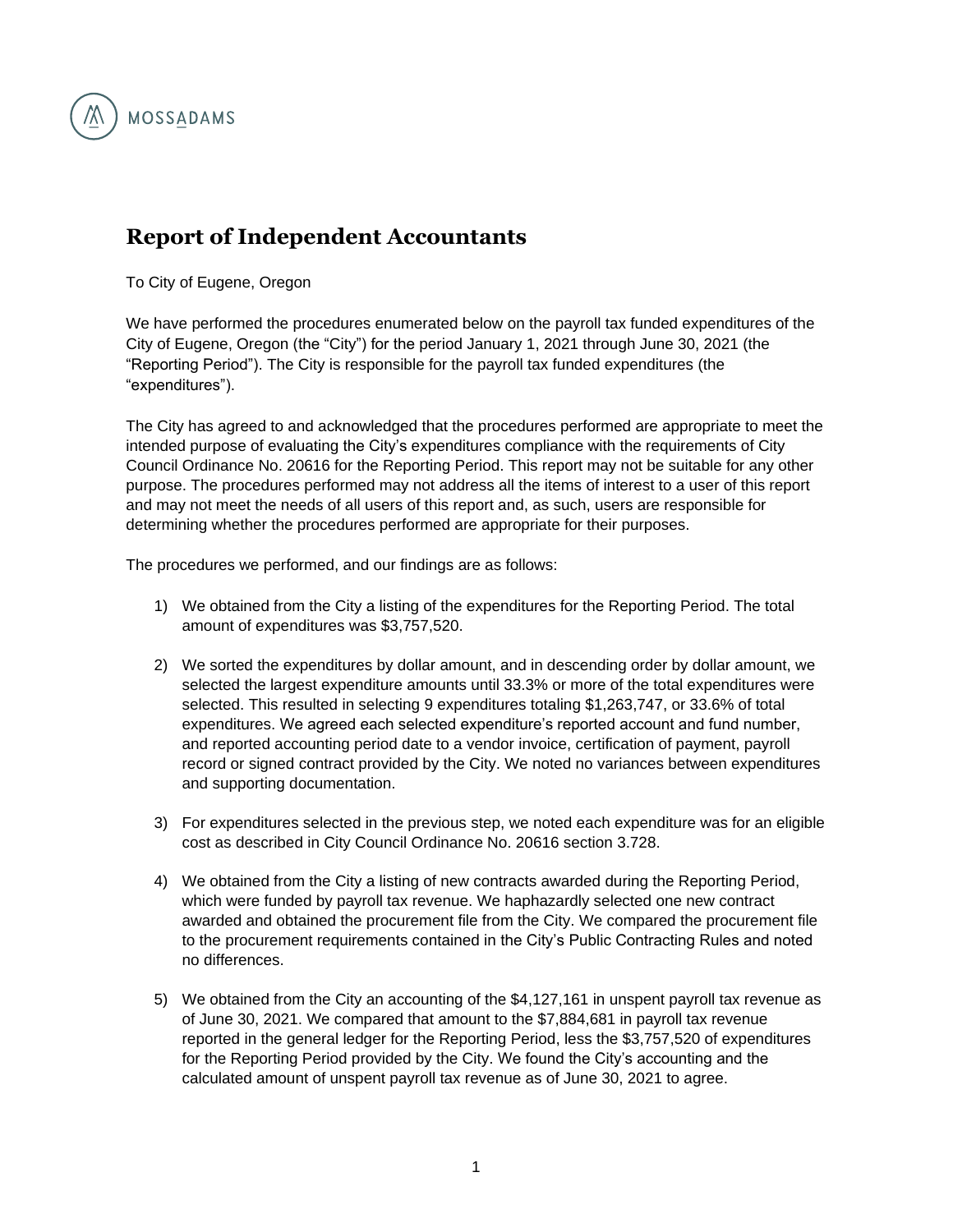We were engaged by the City to perform this agreed-upon procedures engagement and conducted our engagement in accordance with attestation standards established by the American Institute of Certified Public Accountants. An agreed-upon procedures engagement involves performing specific procedures that the engaging party has agreed to and acknowledged to be appropriate for the intended purpose of the engagement and reporting on findings based on the procedures performed. We were not engaged to and did not conduct an examination or review engagement, the objective of which would be the expression of an opinion or conclusion, respectively, on the expenditures of the City for the Reporting Period. Accordingly, we do not express such an opinion or conclusion. Had we performed additional procedures other matters might have come to our attention that would have been reported to you.

We are required to be independent of the City and to meet our other ethical responsibilities, in accordance with the relevant ethical requirements related to our agreed-upon procedures engagement.

This report is intended solely for the information and use of the City, and is not intended to be, and should not be, used by anyone other than this specified party.

Moss adams LLP

Eugene, Oregon February 23, 2022